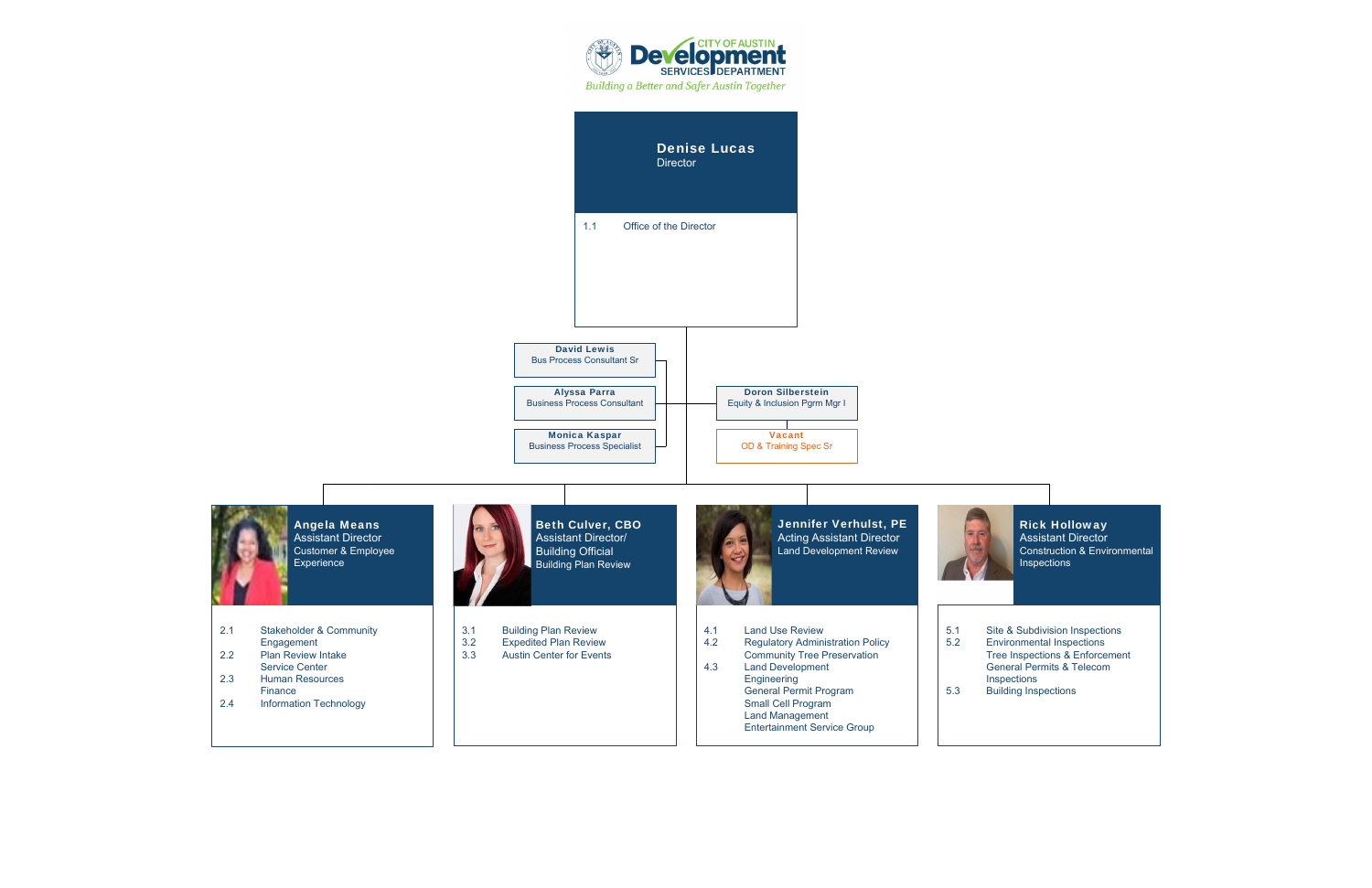## 2.1 | CUSTOMER AND EMPLOYEE EXPERIENCE (CX/EX)

Stakeholder and Community Engagement











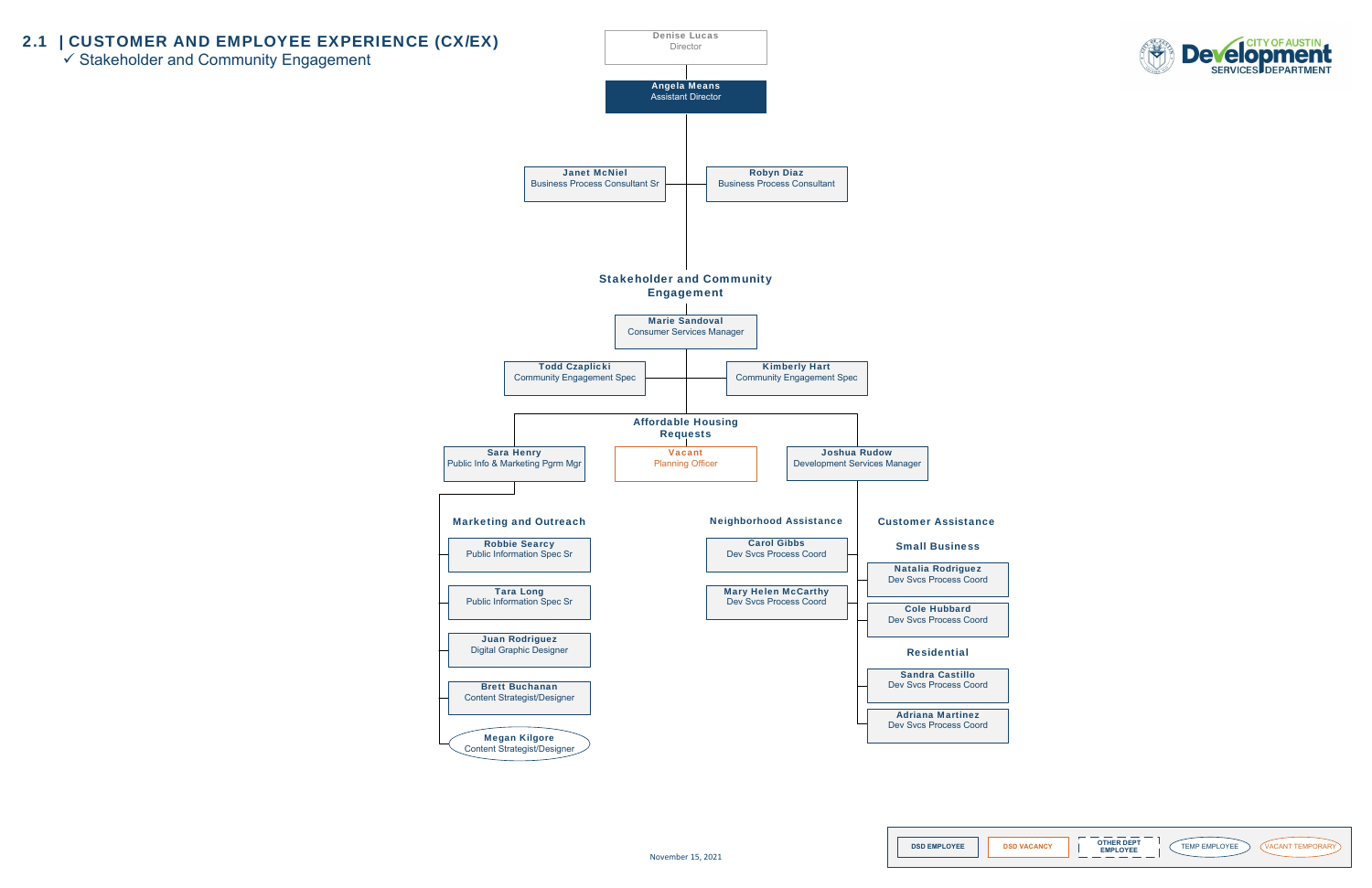

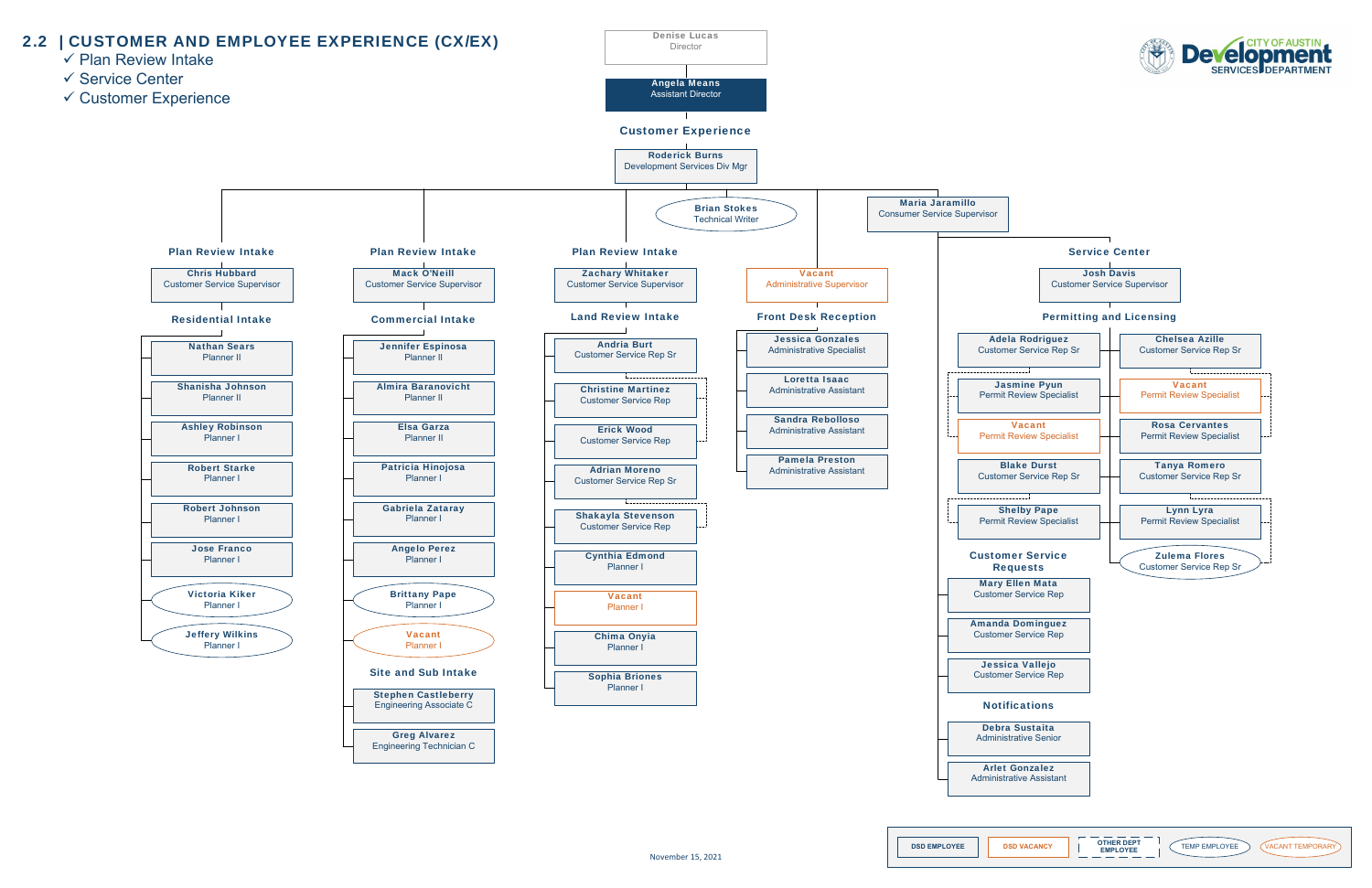



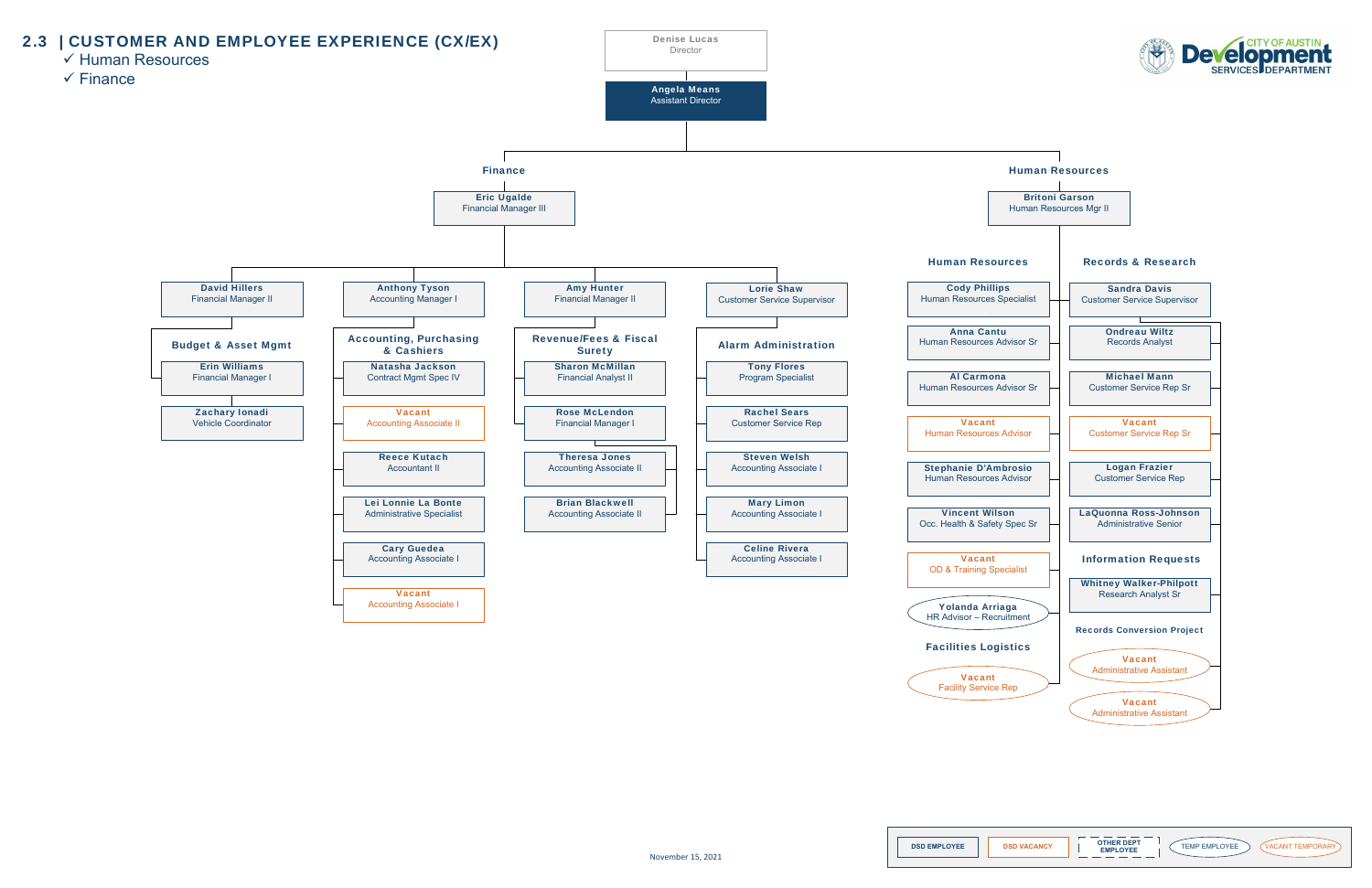







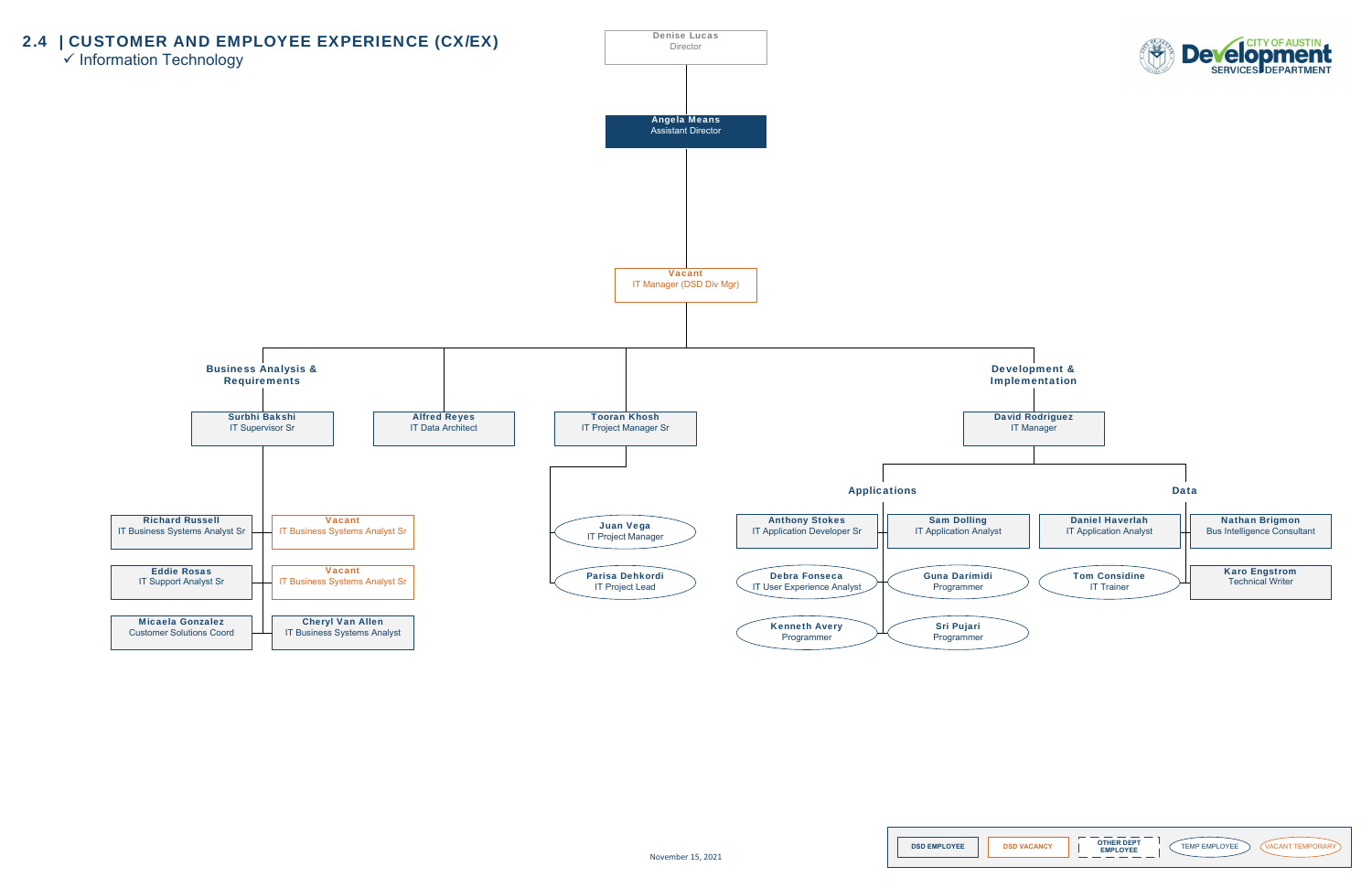





**DSD EMPLOYEE DSD VACANCY TEMP AND A CHANG A TEMP EMPLOYEE VACANT TEMPORARY**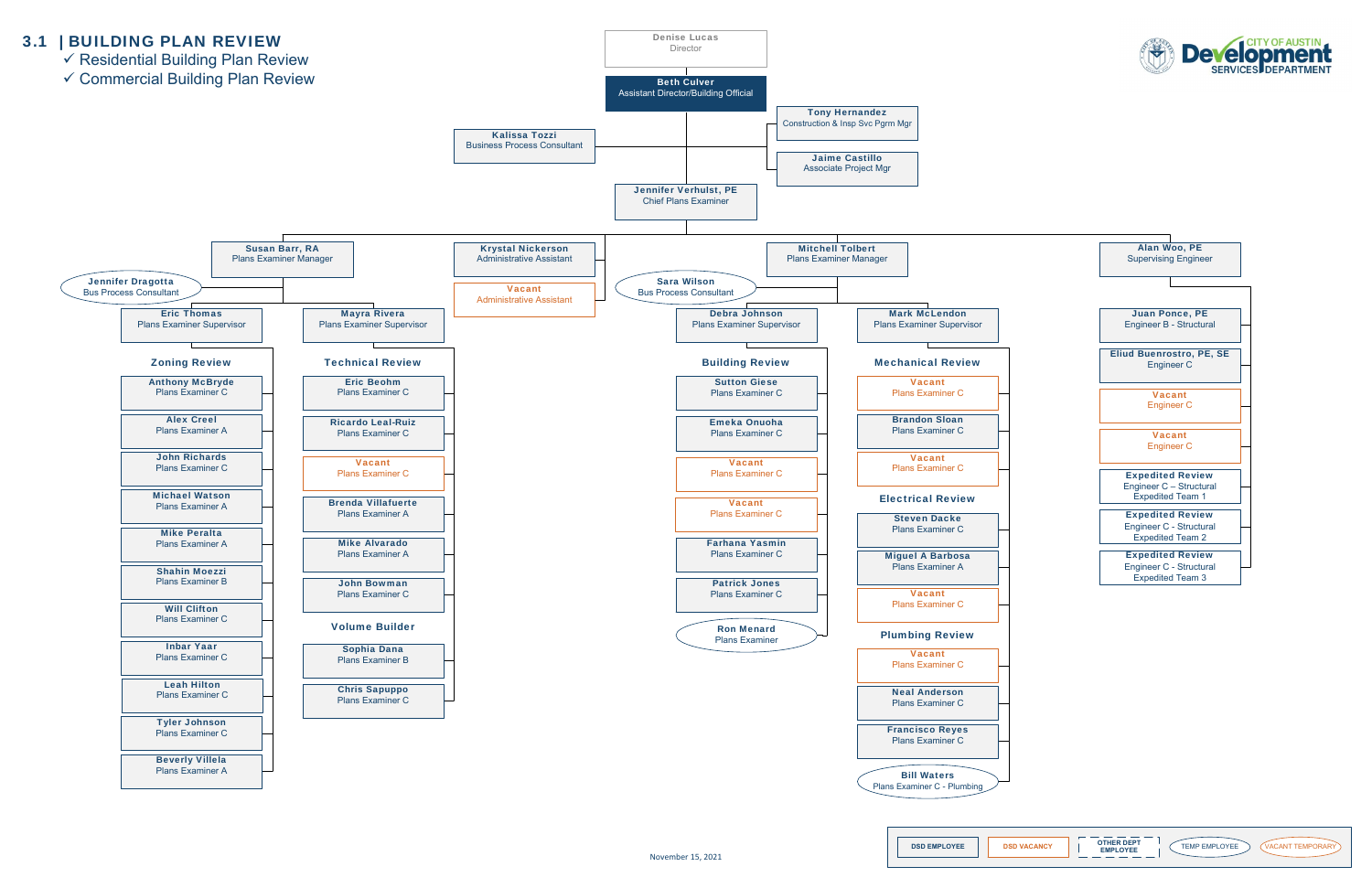## 3.2 | BUILDING PLAN REVIEW

 $\checkmark$  Expedited Building Plan Review









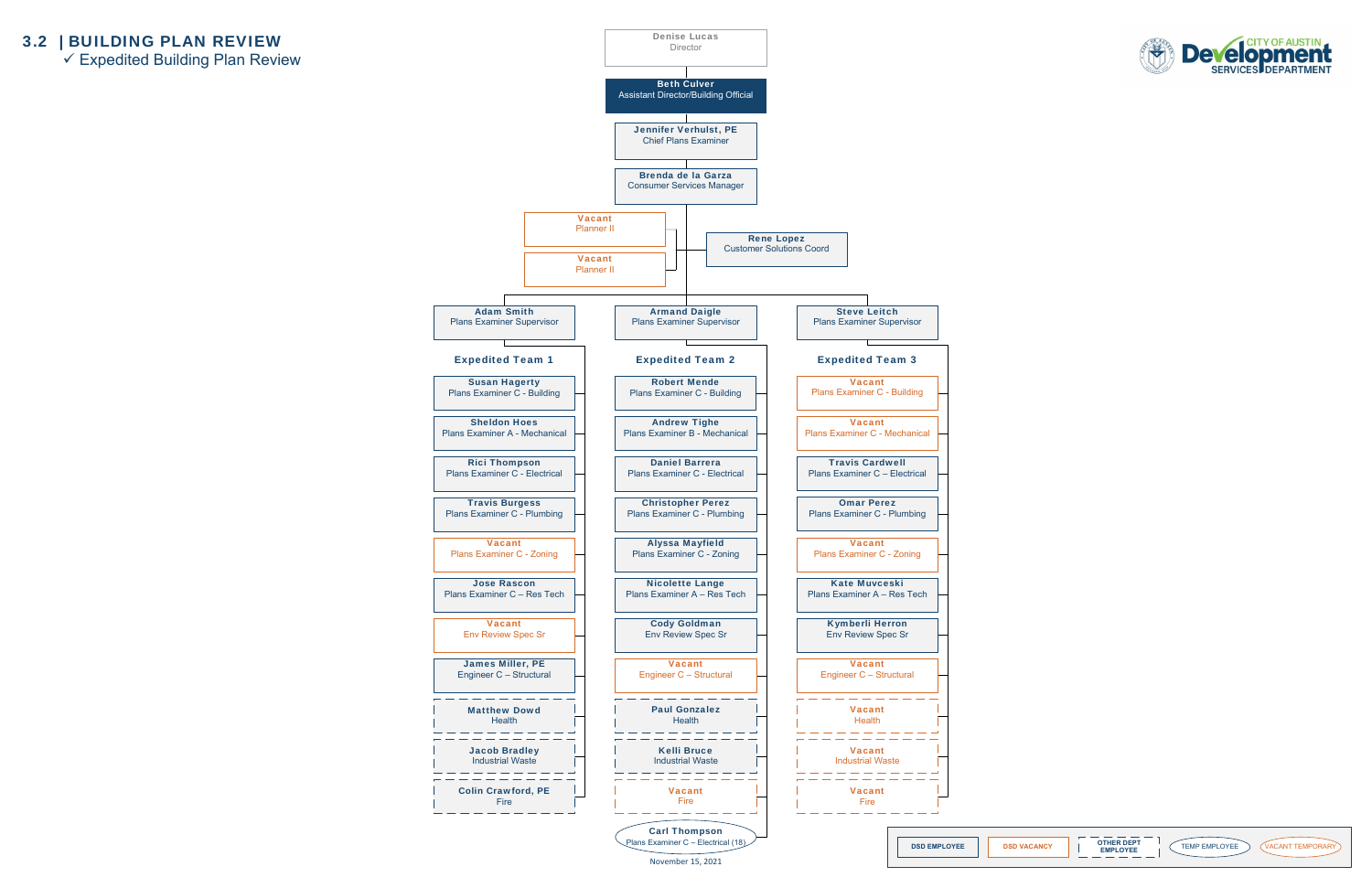3.3 | BUILDING PLAN REVIEW











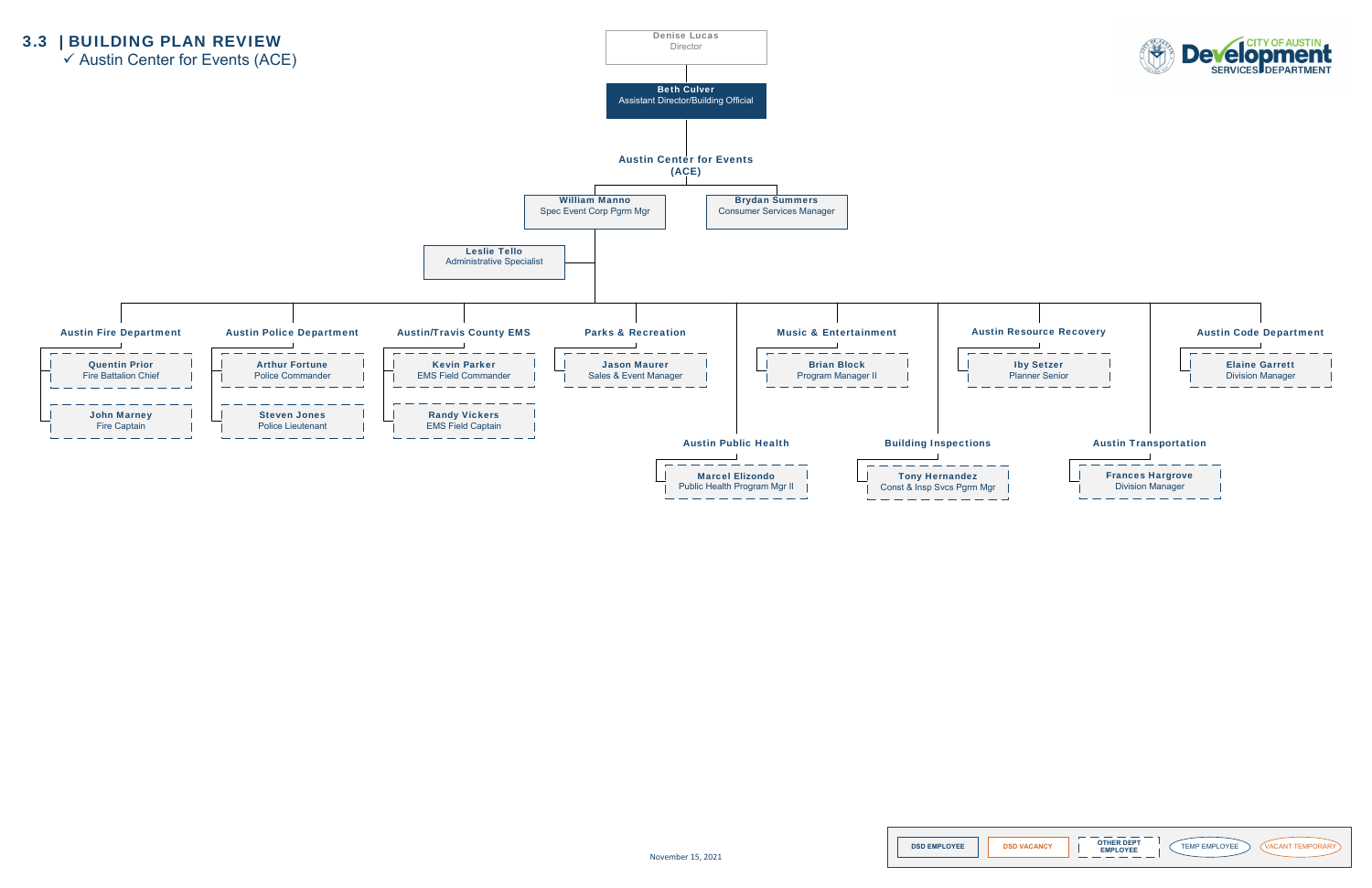

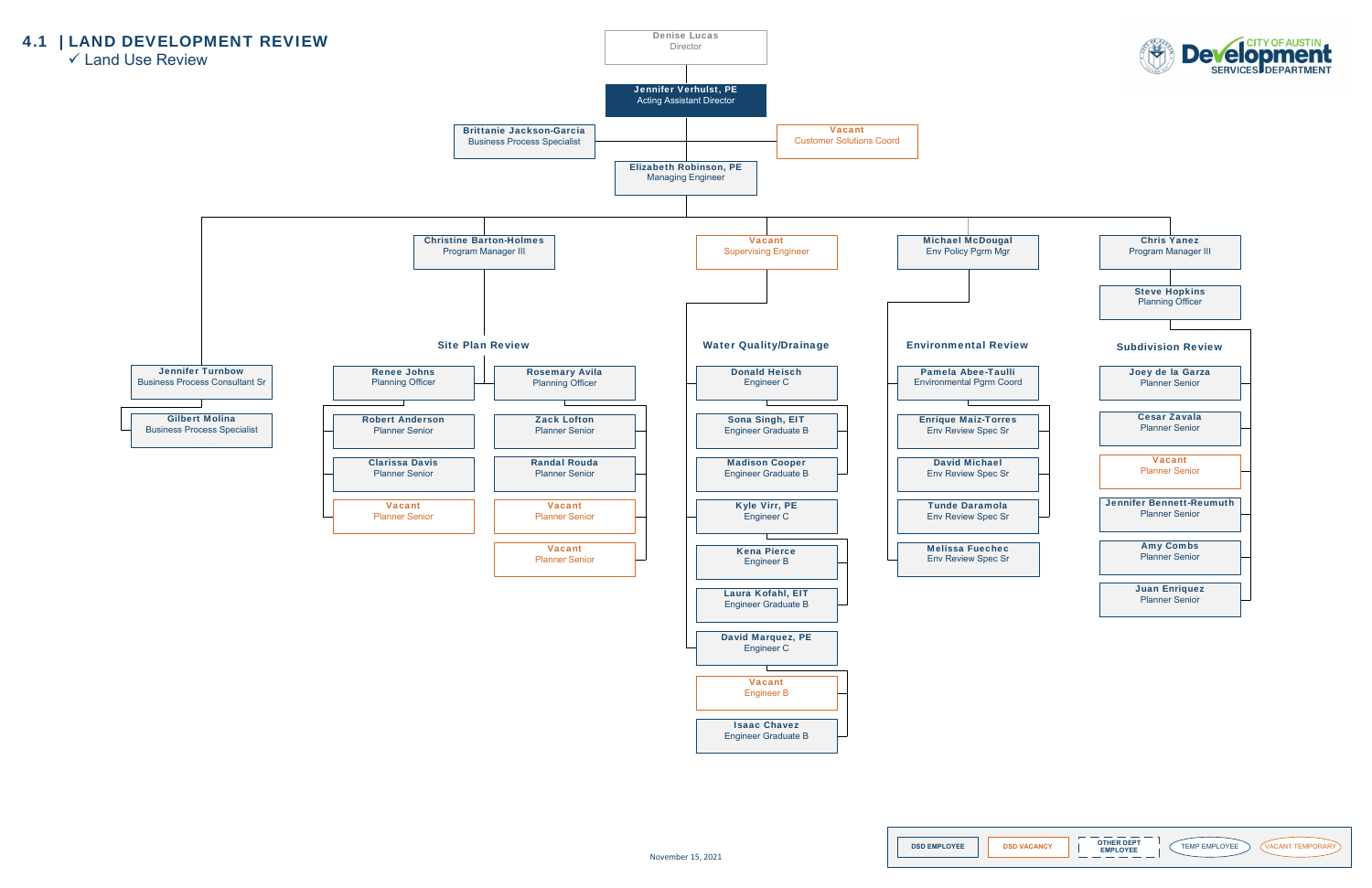**DSD EMPLOYEE DSD VACANCY TEMP AND A CHANG A TEMP EMPLOYEE VACANT TEMPORARY** 



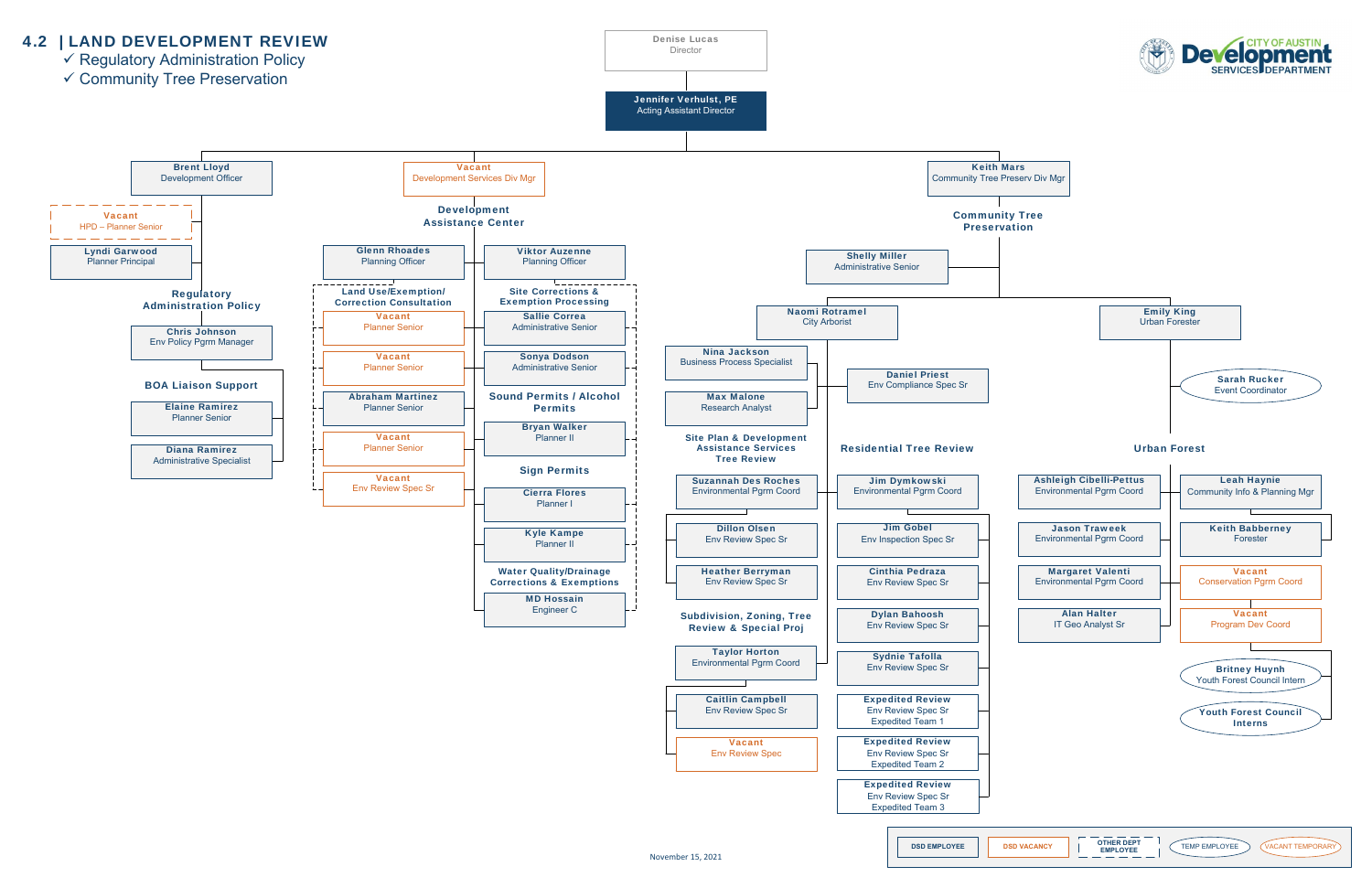









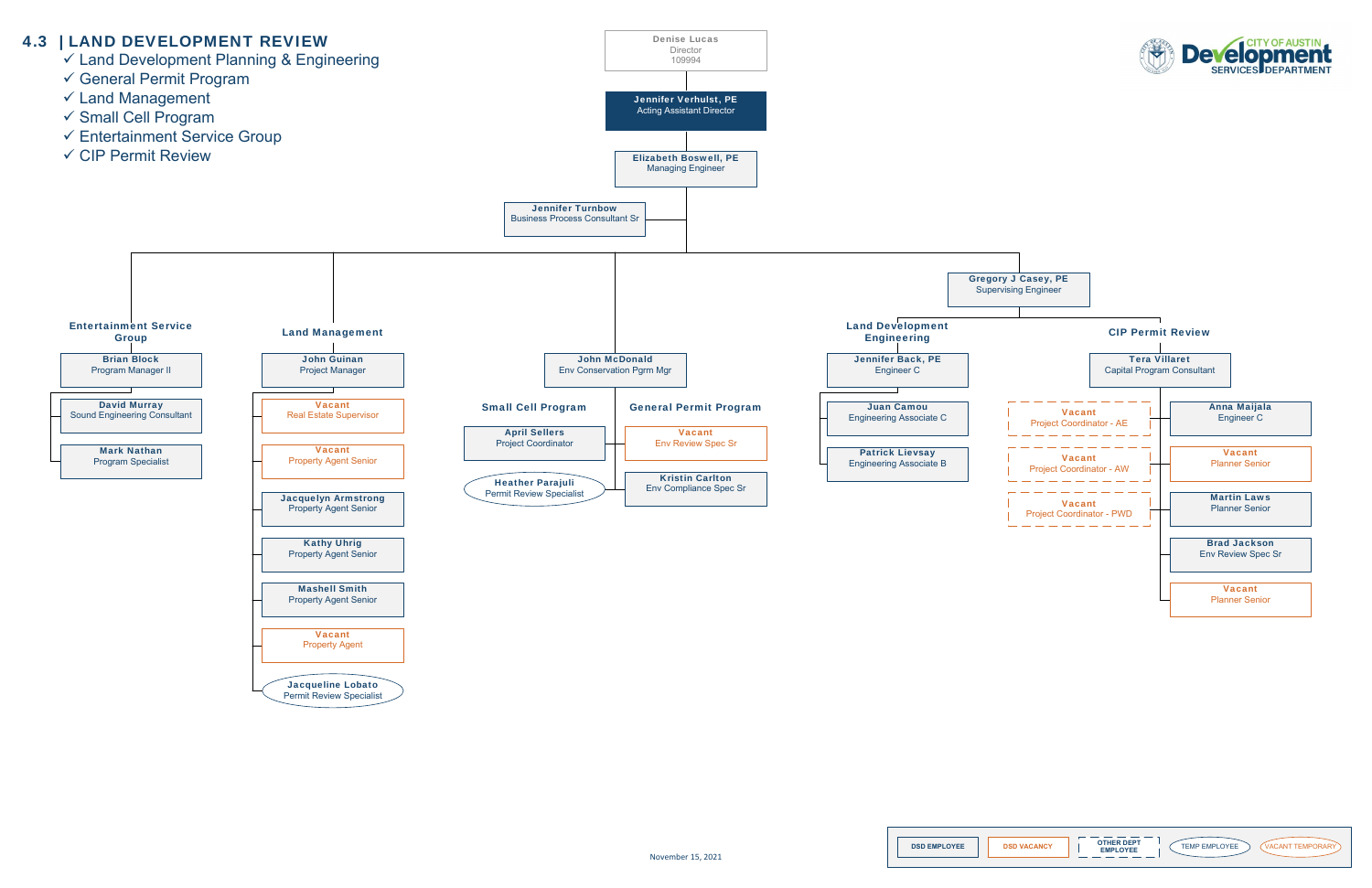## 5.1 | CONSTRUCTION & ENVIRONMENTAL INSPECTIONS

 $\checkmark$  Site and Subdivision Inspections









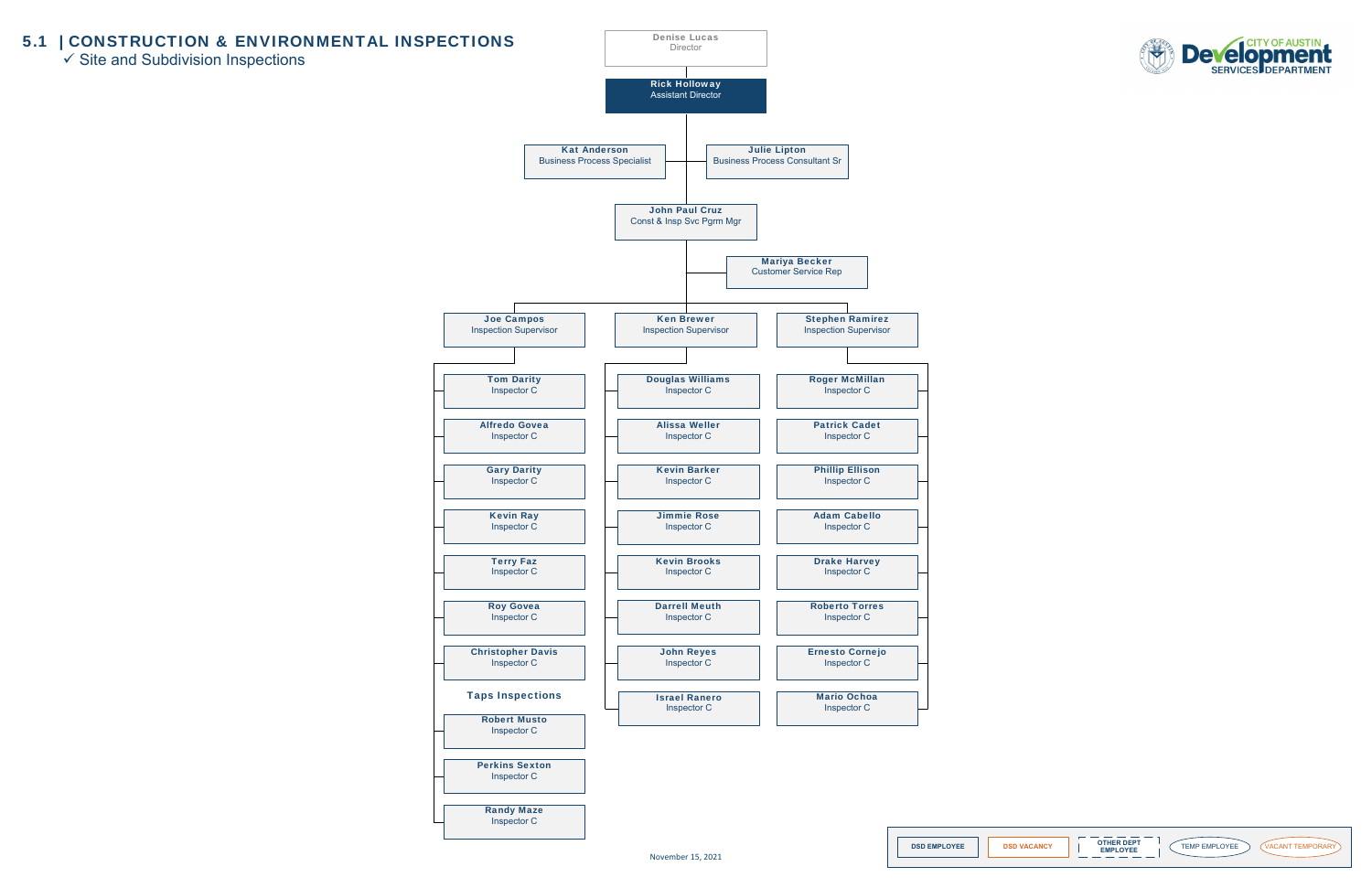**DSD EMPLOYEE | DSD VACANCY | | EMPLOYEE | TEMP EMPLOYEE ) (VACANT TEMPORARY** 





Administrative Senior